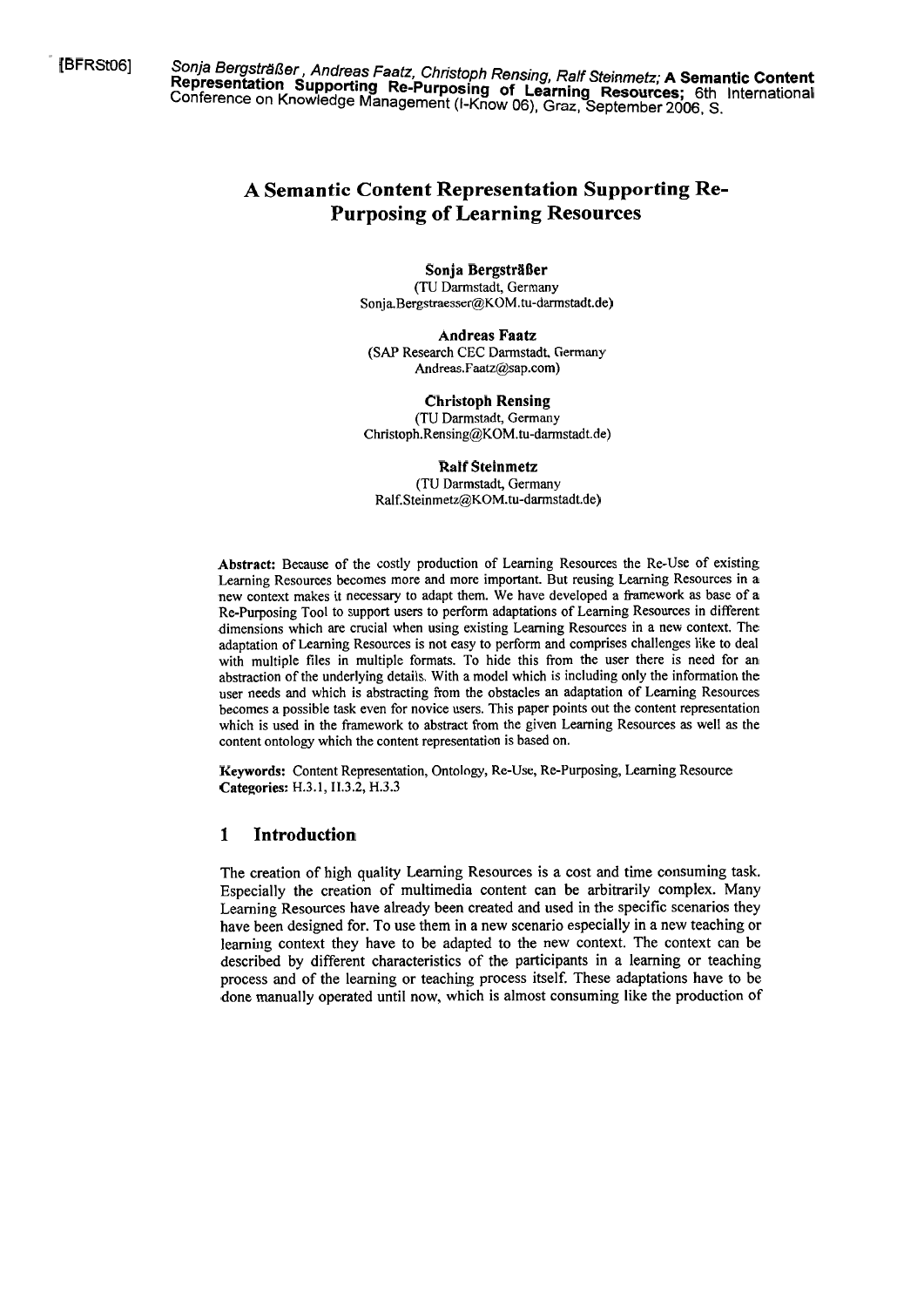new Learning Resources. So many resources are lost. To keep these resources we want to support these adaptations by a tool and developed corresponding concepts and a tool framework. We call it Re-Purposing of Leaming Resources which is defined as the adaptation of a digital resource used for E-Learning to a new context, especially a new learning objective or target group [Rensing, 051.

Re-Purposing of Learning Resources is very complex. A Learning Resource even if developed according to standards like SCORM [SCORM,04] can include resources in different formats, e.g. HTML, XML, MS Office, Flash, etc. Also Re-Purposing is dealing with various kinds of adaptations: design adaptations, technical adaptations and content adaptations. For our analysis of adaptation processes based on expert interviews see [Zimmermann, 06]. To adapt Learning Resources in a consistent way and independently from all these different requirements a representation is needed which can cover the main aspects common in all the different flexible characteristics of Leaming Resources. For this reason we have developed a conceptualisation of Learning Resources as a base for a representation of Learning Resources which is used to guide the user through the Re-Purposing process and present all relevant information to her.

This paper mainly focuses on the conceptualization used as base for the Learning Resource Content Representation (LRCR). Therefore we start in chapter 2 with a brief introduction of our Re-Purposing framework and the characteristics of the content representation. Chapter **3** is dealing with related conceptualizations. In chapter 4 we will show details of our content ontology and finally give a summery of the paper in chapter 5.

# **2 A Learning Resource Content Representation as part of a Re-Purposing framework**

To support Re-Purposing of Learning Resources we are developing a framework for a Re-Purposing tool. The main challenge of this framework is to deal with the multiple characteristics of Learning Resource and adaptations. On one side of the framework there are the Leaming Resources which should be Re-Purposed and the framework has to manage all the different files contained in the Leaming Resource as well as the different formats which these files can have. On the other side of the framework is the user who wants to perform adaptations of different kinds, e.g. translation, change of the corporate design or increasing of the semantic density of the Learning Resource [Zimmermann, 061. To uncouple the adaptations from the different files and formats and hide the physical details fiom the User a representation of the content of the Learning Resources is needed. Based on the representation we can support the user and guide her through the different kinds of adaptations she wants to perform. So with our Re-Purposing tool even novice Users can do a Re-Purposing of Learning Resources. We are now introducing our framework and the requirements we identified for the Learning Resource Content Representation.

### **2.1 A** Re-Purposing Framework for Learning Resources

The framework consists of different layers. The first layer of the framework is the Re-Purposing Layer. It includes the Re-Purposing components of the framework. The Re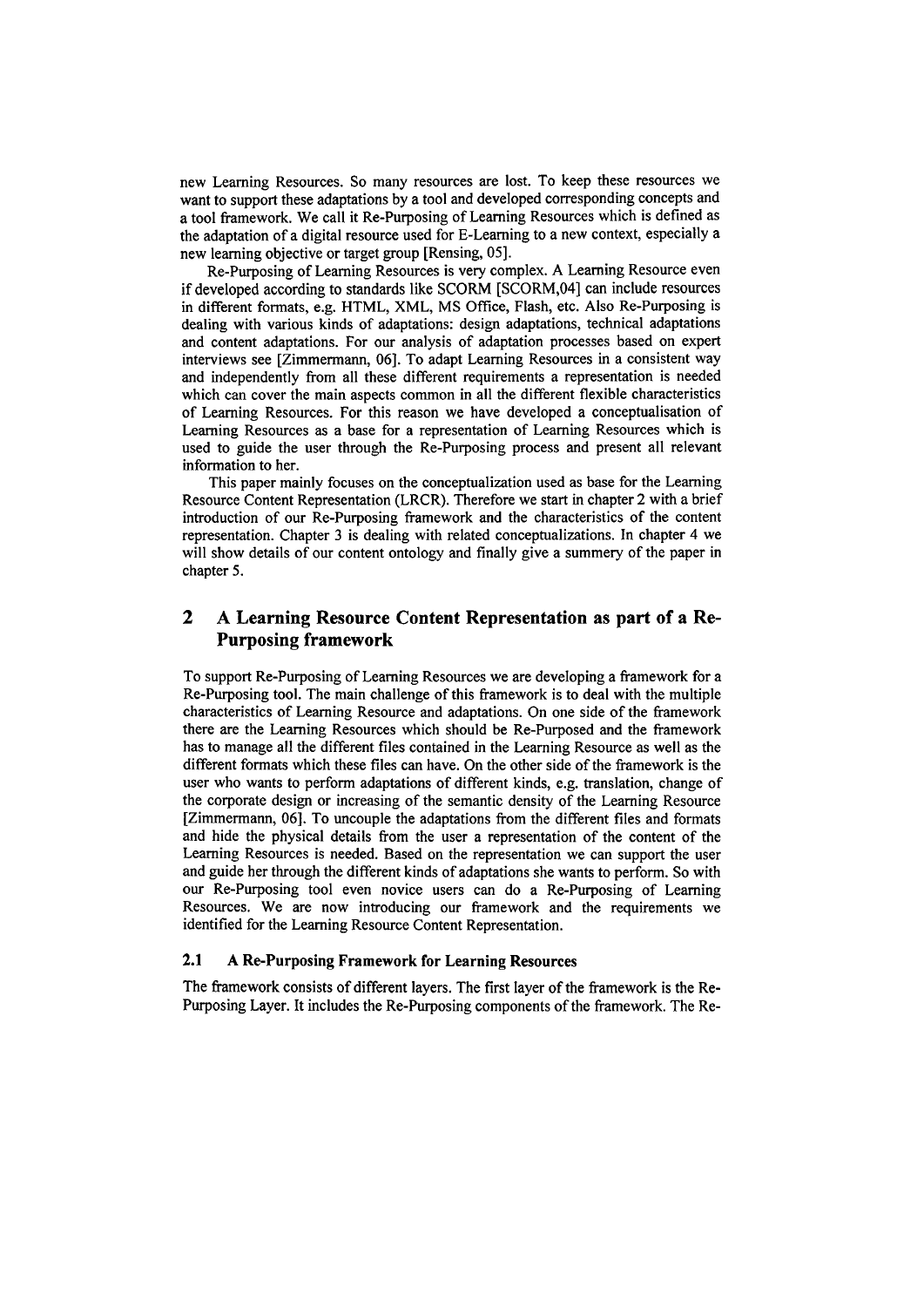Purposing components are interacting with the User and guiding **as** well as supporting her during the different steps of a Re-Purposing process, like modularization, adaptation or aggregation. Hidden from the user is the second layer of the framework, the Abstraction Layer. The core components located in the Abstraction Layer include all mechanisms needed to build, extend and query the representation of the Learning Resource, the conceptualization which is the basis of the representation and the management for the modifications which will be performed on the Learning Resource. The third layer is the Physical Layer. The Physical Layer includes all the read and write actions performed on the Learning Resources (figure 1). Details about the framework can be found in [Meyer, **061.** 



*Figure 1: The Re-Authoring framework* 

### **2.2 Requirements for the Content Representation**

To support the User in a Re-Purposing process a representation of the processed Leaming Resources is needed. This representation has to deal with all the elements a Learning Resource may consist of. It needs to be able to deliver information about the Leaming Resource to the components in the Re-Purposing Layer, for example the occurrence of company logos for an adaptation of the corporate design. That means we need a mapping fiom the Leaming Resource into a model which can provide all required information. We identified several requirements which such a model must satisfy. The model should give a format independent representation of a Learning Resource and the model should allow a mapping of an arbitrary Leaming Resource. The model should contain all information which is relevant for the adaptation components and queries on the model should be possible and easy to perform. Based on the requirements we decided to use the Resource Description Framework (RDF) [RDF, **991** for the LRCR. With an RDF-Model it is possible to create a content representation of a Learning Resource which filfils all afore mentioned requirements on the model.

#### **2.3 Requirements for a Ontology as base for the LRCR**

After specifying the LRCR there was a lack of descriptive power to generate a model of a Leaming Resource. A conceptualization of Leaming Resource which can be re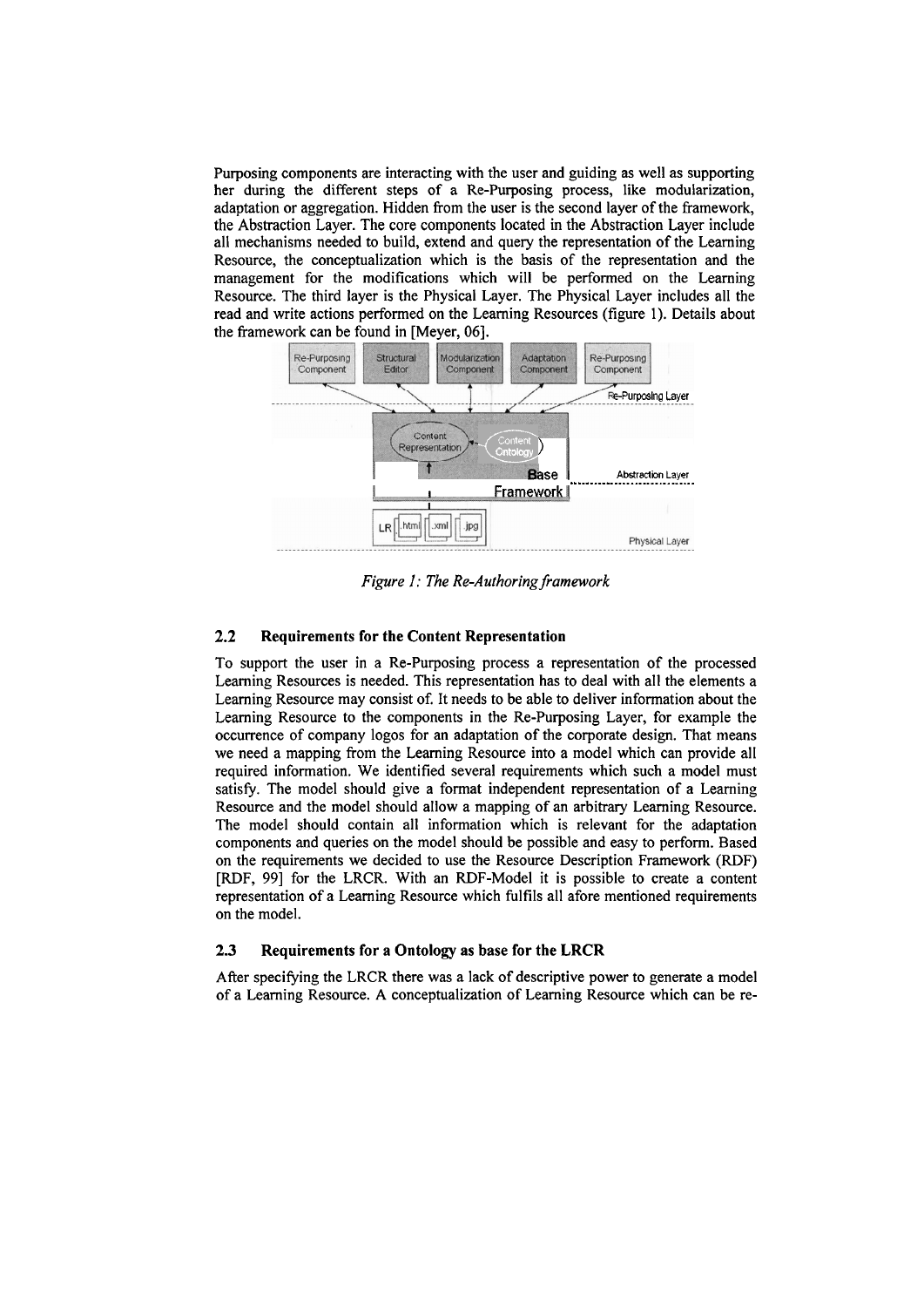purposed as a base for this model is required. A conceptualization of a knowledge domain can be expressed with an ontology [Gruber, 931.

In a Re-Purposing process resources in multiple formats are involved. It must be possible to fmd an instantiation of a concept defined in the ontology for all of them. Also the meaning of the different parts of a Learning Resource should be describable if it is relevant for the Re-Purposing process. The requirements for the ontology are based on the requirements of the LRCR, because the ontology is the base for the model of the Learning Resources. The main requirements for the ontology are:

- The ontology should be the base for a format independent creation of Learning Resource models.
- The annotation of parts of a resource should be the instantiation of the concepts defined in the ontology.
- The vocabulary for a semantic representation of the resource should be  $\bullet$ provided.
- The ontology should also contain attributes which can be used as properties.
- Queries on the instantiation should be possible.
- **The** ontology should be extendable to future developments.

# **3 Related Work**

To fmd an ontology which suits the requirements of the LRCR we looked at existing conceptualisations. We did not take domain ontology's into consideration, because we need a conceptualization of Learning Resources and not one of a scientific knowledge domain. Structured Writing [Horn, 98] is a way to produce text, which comes along with a mark-up of its building blocks (semantically and rhetorically). Nevertheless, structured writing is an approach on the producing side (new content), Re-Use is only possible, if every author obeys this modular approach fiom the beginning. The Darwin Information Typing Architecture (DITA) [DITA, 051 was designed for a flexible Re-Use of technical documentation. DITA is implemented specified via XML. Its central element is the conceptual unit called "topic", which refers to a thematic entity. However the shift from technical documentation to the application domain of E-Learning goes along with obstacles for the concept of "topic" in the sense of DITA. It does not fully match the structures we obtain from pedagogical and especially rhetorical and layout driven modularisation. ALOCoM [ALOCoM, 051 extents DITA, the formats of this extension are ontology related [OWL, 041, but the conceptual extension merely refers to the sense of slide presentations.

# **4 An Ontology for the LRCR**

We developed our own ontology for describing Learning Resources, because there is no ontology which fulfils our requirements. Now we will introduce this ontology in detail.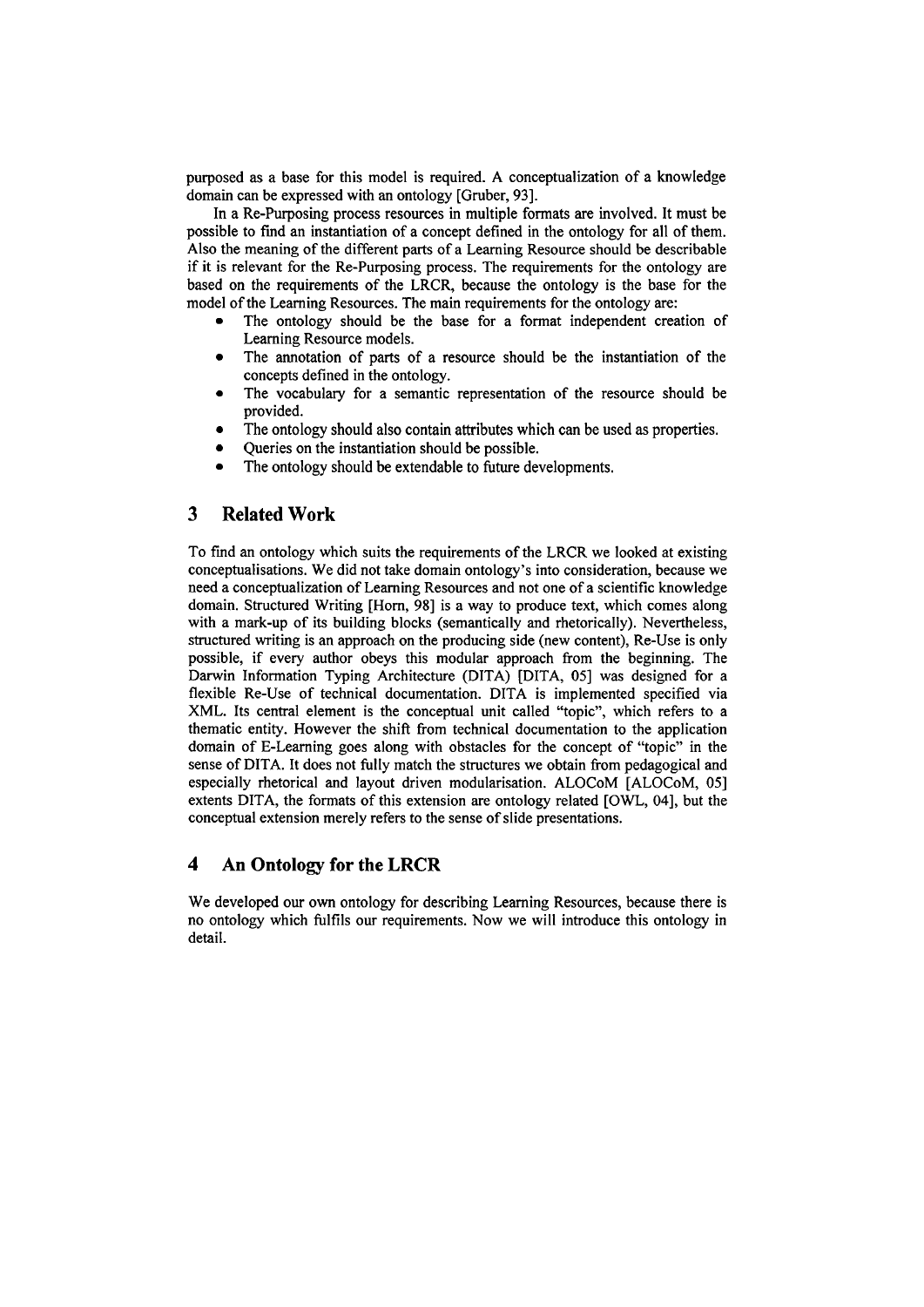### **4.1 Ontology development**

Ontology development is an iterative process. Based on the collaborative method of ontology development [Holsapple, 021 we designed an iterative development strategy suited for our scenario. We decided to develop the ontology in the Ontology Web Language (OWL) [OWL, 04] using the ontology creation tool Protégé [Protégé, 05].

#### **4.2 Semantic and structure**

One of the main challenges during the ontology development process was the decision how to handle the conflict of having two different kinds of information. We found concepts which describe structural feakres of Learning Resources and concepts regarding to semantic interpretation. In related work there is no separation of concepts of this two kinds, the conceptualizations mix both occurrences. We decided-to separate structure and semantic in our conceptualisation since they express different aspects of a resource. Additionally there are also parts in Leaming Resources which do not belong directly to the content but they are attached information about the content. So we have three different kinds of contemplable information included in a Learning Resource. Therefore the top level concepts for describing Learning Resources in our ontology are StructureComponent, SemanticEntity and AttachedInformation (figure 2).



*Figure 2: Top level concepts for describing Learning Resources* 

Definitions of top level concepts:

- *StructureComponent* is a component which includes structural information. For example a text fragment or a table.
- *SemanticEntity* is an entity which has a certain meaning. For example a definition or an example.
- *AttachedInformation* is attached information which includes information about the content but is not part of the content. For example metadata or a style sheet.

#### **4.3 Degree of concretisation** / **A levelled conceptualisation**

After our first collection of concepts we had specified the top level concepts and collected a lot of very concrete concepts, for example image, table, example, title or logo. These concrete concepts are of many different kinds for example containers or elements as structural concepts and pedagogical or labelling or graphical as semantic concepts. We have defined different levels of sub-concepts to group the concepts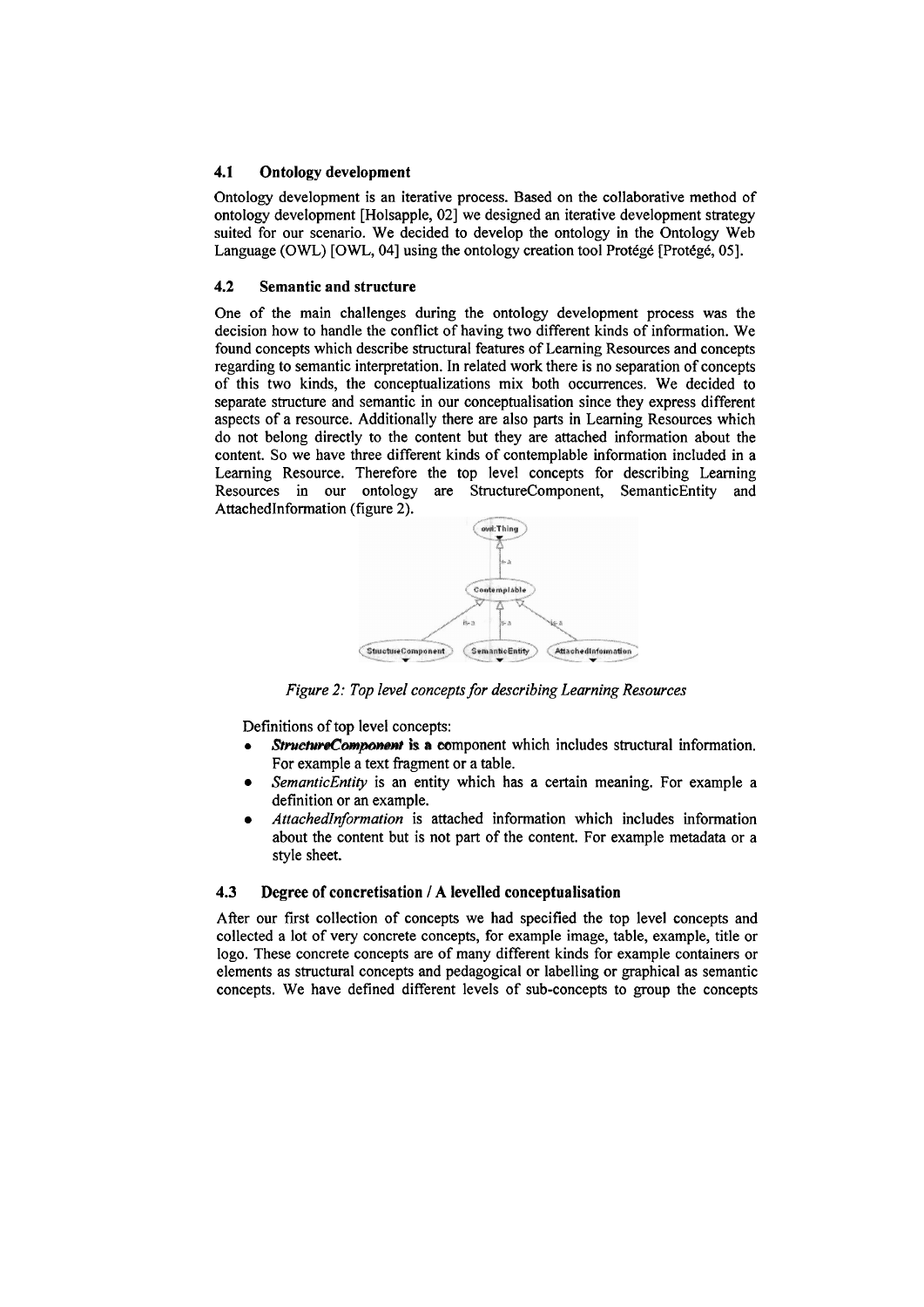which are of the Same kind and also to allow different levels of concretisation when instantiating the concepts of the ontology. When the ontology is instantiated to represent a certain resource it is not always wanted to represent the detailed parts of the Leaming Resource with their concrete meaning. Especially for the Re-Purposing of large Leaming Resources, the point of interest may lie in the approximate meaning, in the fust step. Later in the Re-Purposing process ofien only delimited areas are of special interest and a more concrete description of the parts in this special area is needed. For the structural concepts a levelled conceptualisation is quite sophisticated, but for the semantic concepts it is very difficult. We will now show by example how we defined different levels of concepts in our ontology (figure 3).



*Figure 3: Levelled conceptualization* 

We will show the levelled conceptualization with the concept "Example". The concept "IntentionEntity" summarizes all specific concepts which are used in a Leaming Resource with a special intention of the author. This means if the author of a Learning Resource wants to give an example of something she uses the concept example. The Same for other concrete concepts like "Explanation" or "Description". On the next level the concept "ConcerningEntity" summarizes all concepts which belong to a certain subject and include content about this subject. This is true for all "IntentionEntitys" but also for concepts which are used to make Statements ("StatementEntitys"). **A** concrete "StatementEntity" is for example a definition. The next level is the concept "SubjectEntity", which is an Entity which belongs to a certain subject. This is true for the "Example" but also for "LabellingEntitys" like "Titel". The top level concept "SemanticEntity" now summarizes all "SubjectEntitys" and also "SemanticUnits" which are semantic containers which include semantically correlated content, for example an introduction.

#### **4.4** Properties and the relation of concepts

We have defined a set of properties to specify attributes to the concepts and to relate different concepts and resources which each other. We are now introducing some of the concepts which are defined in the content ontology. The semantic model is based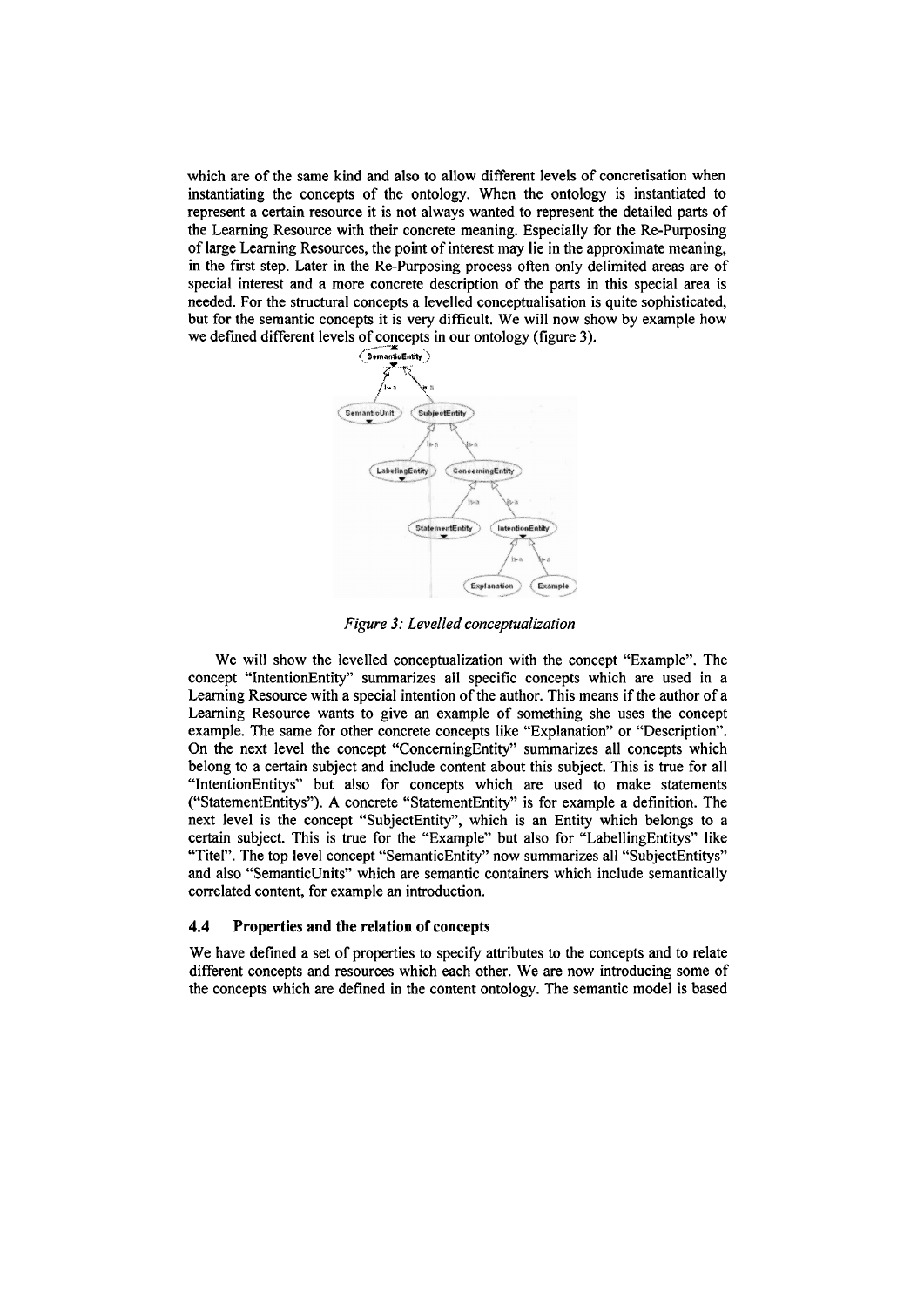on the representation of the structure of the Leaming Resource. So in the creation process of the semantic model we can use this information to annotate the resources in the model with the concepts representing structural properties. To include the information in the semantic model we use the RDF property RDF:type with the range StructureComponent. The other properties we can divide into three Sets according to the different applications they are used for. The first class of properties are the has-Part and referencing properties to indicate the relations between the resources in the model which are representing different parts of the Learning Resource. The second class of properties are used to specify different attributes to the resources in the model, for example the has-language property can be used to indicate the language of a resource representing a textual part of the Learning Resource. Information about the language can be extracted out of the metadata included in the Learning Resource or can be gained through a semantic analysis of the content. The last set of properties includes properties which annotate the resources with semantic concepts. As showed in [Chapter 4.21 we separated the concepts of structure and semantic and though we need properties to include the semantic information. For example we have specified a has-meaning property to relate semantic meaning to the resources in the model. Now we can represent a definition given in a text which is written in English as follows (figure 4):



*Figure 4: A representation of a definition in the Semantic Model* 

# **5 Conclusions and Future Work**

After the development process had been advanced far enough we integrated the content ontology into the Re-Purposing framework. Based on the fiamework we realized three adaptations for two different formats so far. One is the adaptation to corporate design. The user is guided through the different steps of the adaptation process. If a logo has to be changed as part of the adaptation to corporate design the framework lists all images which are part of the Learning Resource to the user. Therefore the adaptation component (see figure 1) asks the LRCR to list all relevant images. After selection of all logos the System exchanges every occurrence of the logo independently from the format of the image and of how the image is included in the Learning Resource. The User does not care about any format specific detail how the exchange has to be performed. During the work on and with the fiamework we evaluated and improved the content ontology and the usability of the generated content representation. Using the Re-Purposing framework for different adaptations